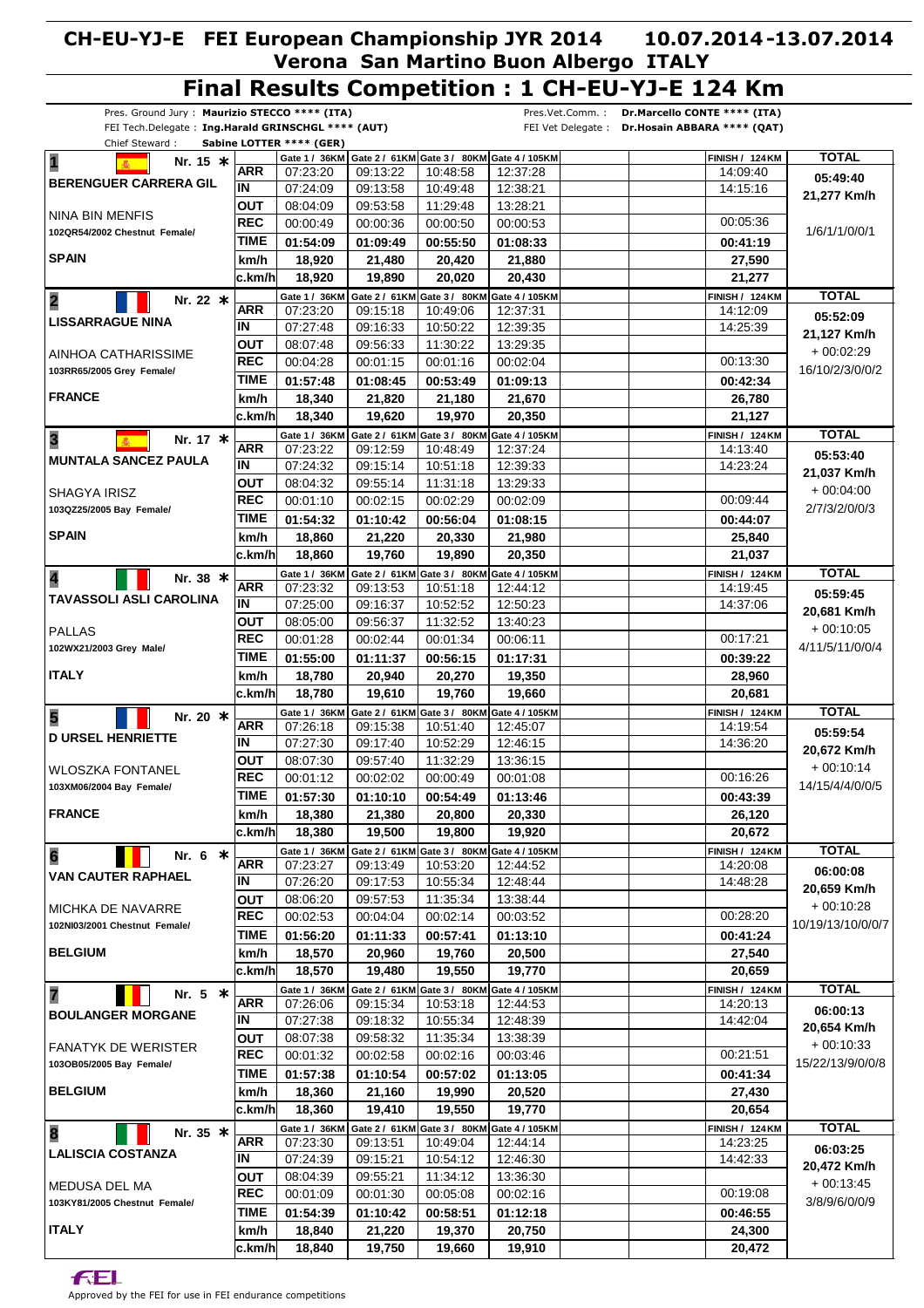#### Pres. Ground Jury : **Maurizio STECCO \*\*\*\* (ITA)** FEI Tech.Delegate : **Ing.Harald GRINSCHGL \*\*\*\* (AUT)** Chief Steward : **Sabine LOTTER \*\*\*\* (GER)** Pres.Vet.Comm. : **Dr.Marcello CONTE \*\*\*\* (ITA)** FEI Vet Delegate : **Dr.Hosain ABBARA \*\*\*\* (QAT) Final Results Competition : 1 CH-EU-YJ-E 124 Km** 07:23:28 07:27:06 08:07:06 Gate 1 / 36KM | Gate 2 / 61KM | Gate 3 / 80KM | Gate 4 / 105KM **01:57:06 18,450 km/h ARR TIME OUT IN REC** 00:03:38 **FEKETE PATRICIA HUNGARY** VITEX DELLA BOSANA **103VC79/2005 Grey Male/ 9 Nr.** 32 09:13:00 09:18:11 09:58:11 **01:11:05 21,100** 00:05:11 10:51:45 10:54:36 11:34:36 **00:56:25 20,210** 00:02:51 12:45:15 12:51:59 13:41:59 **01:17:23 19,380** 00:06:44 00:10:48 14:26:59  **124 FINISH / KM 25,330 00:45:00** 14:37:47 **TOTAL 20,273 Km/h 06:06:59**  $+00:17:19$ 12/20/10/12/0/0/1 **c.km/h 19,450 19,620 19,570 20,273 18,450** 07:23:28 07:26:12 08:06:12  **36 Gate 1 / KM 01:56:12 18,590 km/h ARR TIME OUT IN REC** 00:02:44 **ANCIAUX ISABEAU BELGIUM** FFARAMIR **103IR90/2005 Grey Female/ 10 Nr. 4 \*** 09:13:02 09:17:00 09:57:00  **61 Gate 2 / KM 01:10:48 21,190** 00:03:58 10:53:19 10:55:31 11:35:31 **Gate 3 / 80KM 00:58:31 19,480** 00:02:12 12:44:08 12:52:45 13:42:45 Gate 4 / 105KM **01:17:14 19,420** 00:08:37 00:19:20 14:28:41  **124 FINISH / KM 24,820 00:45:56** 14:48:01 **TOTAL 20,180 Km/h 06:08:41** + 00:19:01 9/12/12/13/0/0/11 **c.km/h 19,570 19,550 19,520 20,180 18,590** 07:26:09 07:27:26 08:07:26 Gate 1 / 36KM **01:57:26 18,390 km/h ARR TIME OUT IN REC** 00:01:17 **VISSER MARIJKE NETHERLANDS** AKIS DE PRESLE **103RE58/2005 Other Male/ 11 Nr. 41** 09:15:32 09:17:37 09:57:37  **61 Gate 2 / KM 80 Gate 3 / KM 01:10:11 21,370** 00:02:05 10:51:20 10:53:22 11:33:22 **00:55:45 20,450** 00:02:02 12:43:04 12:47:59 13:37:59 Gate 4 / 105KM **01:14:37 20,100** 00:04:55 00:12:23 14:35:59  **124 FINISH / KM 19,660 00:58:00** 14:48:22 **TOTAL 19,788 Km/h 06:15:59**  $+ 00.26.19$ 13/14/6/8/0/0/12 **c.km/h 19,510 19,720 19,810 19,788 18,390** 07:31:00 07:31:42 08:11:42 Gate 1 / 36KM | Gate 2 / 61KM | Gate 3 / 80KM | Gate 4 / 105KM **02:01:42 17,750 km/h ARR TIME OUT IN REC** 00:00:42 **PRADERA LEDO MAITE SPAIN** HIABEN **103KI40/2005 Chestnut Female/ 12 M**<sup>*\**</sup> **M**<sup>*\**</sup> **Nr. 19 ≭** 09:26:00 09:26:53 10:06:53 **01:15:11 19,950** 00:00:53 11:03:57 11:05:50 11:45:50 **00:58:57 19,340** 00:01:53 12:58:46 13:01:11 13:51:11 **01:15:21 19,910** 00:02:25 00:08:18 14:42:52  **124 FINISH / KM 22,060 00:51:41** 14:51:10 **TOTAL 19,432 Km/h 06:22:52** + 00:33:12 25/27/17/15/0/0/1 **c.km/h 18,590 18,760 19,020 19,432 17,750** 07:31:04 07:32:40 08:12:40 Gate 1 / 36KM | Gate 2 / 61KM | Gate 3 / 80KM | Gate 4 / 105KM **02:02:40 17,610 km/h ARR TIME OUT IN REC** 00:01:36 **ROGHI MARINA ITALY** LELLERA **103EH80/2003 Bay Mare/ 13 Nr. 61 \*** 09:26:03 09:27:46 10:07:46 **01:15:06 19,970** 00:01:43 11:04:10 11:08:50 11:48:50 **01:01:04 18,670** 00:04:40 13:03:17 13:08:34 13:58:34 **01:19:44 18,810** 00:05:17 00:14:53 14:43:47  **124 FINISH / KM 25,210 00:45:13** 14:58:40 **TOTAL 19,386 Km/h 06:23:47** + 00:34:07 27/29/19/18/0/0/1 **c.km/h 18,510 18,540 18,610 19,386 17,610** 07:35:36 07:36:48 08:16:48 Gate 1 / 36KM | Gate 2 / 61KM | Gate 3 / 80KM | Gate 4 / 105KM **02:06:48 17,030 km/h ARR TIME OUT IN REC** 00:01:12 **DULCET MOLINA MARIA SPAIN** LUCERO MIKI **ESP41070/2001 Grey Male/ 14 M**<br>**14 M**<br>**16 \*** 09:31:43 09:32:50 10:12:50 **01:16:02 19,730** 00:01:07 11:10:12 11:11:35 11:51:35 **00:58:45 19,400** 00:01:23 12:59:18 13:02:39 13:52:39 **01:11:04 21,110** 00:03:21 00:07:41 14:47:44  **124 FINISH / KM 20,700 00:55:05** 14:55:25 **TOTAL 19,188 Km/h 06:27:44** + 00:38:04 30/32/22/16/0/0/1 **c.km/h 18,040 18,350 18,940 19,188 17,030** 07:33:26 07:37:09 08:17:09  **36 Gate 1 / KM 02:07:09 16,990 km/h ARR TIME OUT IN REC** 00:03:43 **HENRIKSSON SARA SWEDEN** BEAUTIFUL BISCAYA **102YV11/2003 Bay Female/ 15 Nr. 59** 09:31:08 09:34:24 10:14:24 Gate 2 / 61KM | Gate 3 / 80KM | Gate 4 / 105KM **01:17:15 19,420** 00:03:16 11:14:37 11:17:13 11:57:13 **01:02:49 18,150** 00:02:36 13:06:24 13:13:36 14:03:36 **01:16:23 19,640** 00:07:12 00:11:36 14:56:26  **124 FINISH / KM 21,580 00:52:50** 15:08:02 **TOTAL 18,767 Km/h 06:36:26** + 00:46:46 31/33/23/20/0/0/1 **c.km/h 17,910 17,960 18,340 18,767 16,990** 07:26:07 07:29:43 08:09:43  **36 Gate 1 / KM 01:59:43 18,040 km/h ARR TIME OUT IN REC** 00:03:36 **YERNAUX ROMANE BELGIUM** SICHEN DES SAUVLONS **102YI90/2003 Bay Male/ 16 Nr. 7 \*** 09:15:39 09:21:48 10:01:48  **61 Gate 2 / KM 80 Gate 3 / KM 01:12:05 20,810** 00:06:09 11:03:01 11:05:55 11:45:55 **01:04:07 17,780** 00:02:54 13:03:10 13:13:31 14:03:31 Gate 4 / 105KM **01:27:36 17,120** 00:10:21 00:21:30 14:56:46  **124 FINISH / KM 21,410 00:53:15** 15:18:16 **TOTAL 18,752 Km/h 06:36:46**  $+ 00.47.06$ 22/25/18/19/0/0/1 **c.km/h 19,080 18,760 18,340 18,752 18,040**

**FEL**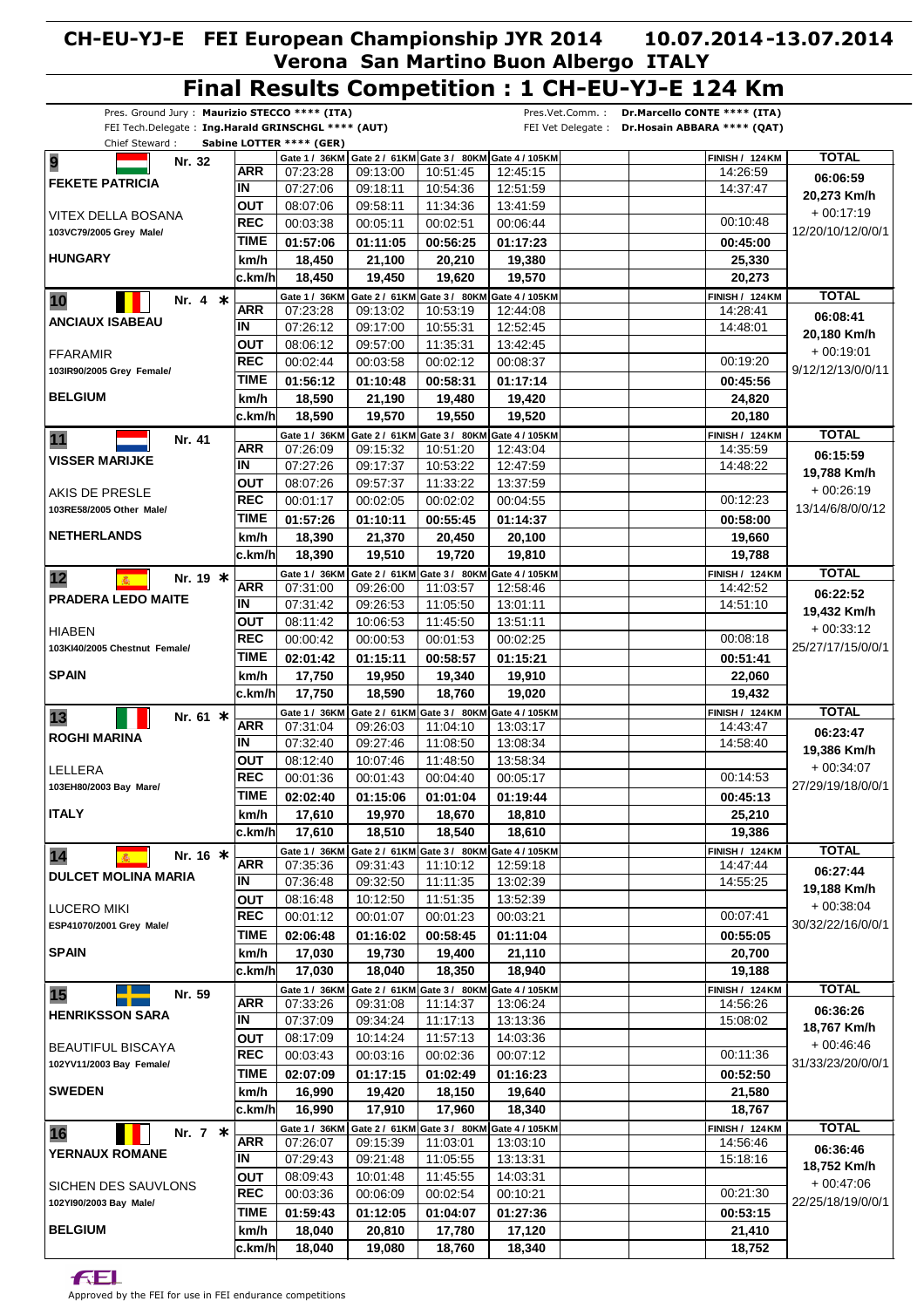#### Pres. Ground Jury : **Maurizio STECCO \*\*\*\* (ITA)** FEI Tech.Delegate : **Ing.Harald GRINSCHGL \*\*\*\* (AUT)** Chief Steward : **Sabine LOTTER \*\*\*\* (GER)** Pres.Vet.Comm. : **Dr.Marcello CONTE \*\*\*\* (ITA)** FEI Vet Delegate : **Dr.Hosain ABBARA \*\*\*\* (QAT) Final Results Competition : 1 CH-EU-YJ-E 124 Km** 07:40:46 07:44:38 08:24:38 Gate 1 / 36KM | Gate 2 / 61KM | Gate 3 / 80KM | Gate 4 / 105KM **02:14:38 16,040 km/h ARR TIME OUT IN REC** 00:03:52 **MILLER-COLLMANN NATALIE SWITZERLAND** ASSIDAROI DE BOZOULS **103IR59/2004 Grey Gelding/ 17 1 Nr.** 55 09:33:04 09:36:31 10:16:31 **01:11:53 20,870** 00:03:27 11:11:46 11:17:45 11:57:45 **01:01:14 18,620** 00:05:59 13:10:39 13:18:18 14:08:18 **01:20:33 18,620** 00:07:39 00:16:03 15:00:26  **124 FINISH / KM 21,870 00:52:08** 15:16:29 **TOTAL 18,580 Km/h 06:40:26** + 00:50:46 36/35/24/23/0/0/2 **c.km/h 17,720 17,930 18,090 18,580 16,040** 07:35:40 07:43:10 08:23:10  **36 Gate 1 / KM 02:13:10 16,220 km/h ARR TIME OUT IN REC** 00:07:30 **VOROZHTSOV IVAN RUSSIA** ANGOLA **103MZ39/2005 Chestnut Female/ 18 Nr.** 52 **\*** 09:33:03 09:41:34 10:21:34  **61 Gate 2 / KM 01:18:24 19,130** 00:08:31 11:22:50 11:29:38 12:09:38 **Gate 3 / 80KM 01:08:04 16,750** 00:06:48 13:32:25 13:37:55 14:27:55 Gate 4 / 105KM **01:28:17 16,990** 00:05:30 00:18:17 15:26:22  **124 FINISH / KM 19,500 00:58:27** 15:44:39 **TOTAL 17,450 Km/h 07:06:22** + 01:16:42 33/37/28/25/0/0/2 **c.km/h 17,300 17,170 17,120 17,450 16,220** 07:23:29 07:29:33 08:09:33 Gate 1 / 36KM **01:59:33 18,070 km/h ARR TIME OUT IN REC** 00:06:04 **KOVÁCS DÁVID HUNGARY TOBRUK 103FL62/2000 Grey Male/ 19 Nr. 33** 09:21:48 09:28:14 10:08:14  **61 Gate 2 / KM 80 Gate 3 / KM 01:18:41 19,060** 00:06:26 11:14:30 11:19:14 11:59:14 **01:11:00 16,060** 00:04:44 13:29:12 13:41:46 14:31:46 Gate 4 / 105KM **01:42:32 14,630** 00:12:34 00:12:34 15:41:10  **124 FINISH / KM 16,430 01:09:24** 15:53:44 **TOTAL 16,864 Km/h 07:21:10**  $+ 01:31:30$ 19/30/25/26/0/0/2 **c.km/h 18,460 17,830 16,950 16,864 18,070** 07:39:47 07:44:25 08:24:25 Gate 1 / 36KM | Gate 2 / 61KM | Gate 3 / 80KM | Gate 4 / 105KM **02:14:25 16,070 km/h ARR TIME OUT IN REC** 00:04:38 **LOTEN ALICE GREAT BRITAIN** WARRENS HILL KIZMET **104AC55/2006 Grey Female/ 20 Nr. 26** 09:33:11 09:37:24 10:17:24 **01:12:59 20,550** 00:04:13 11:20:29 11:23:34 12:03:34 **01:06:10 17,230** 00:03:05 13:42:53 13:46:58 14:36:58 **01:43:24 14,510** 00:04:05 00:09:46 15:48:27  **124 FINISH / KM 15,950 01:11:29** 15:58:13 **TOTAL 16,590 Km/h 07:28:27** + 01:38:47 34/36/27/27/0/0/2 **c.km/h 17,650 17,550 16,710 16,590 16,070** 07:43:38 07:46:22 08:26:22 Gate 1 / 36KM | Gate 2 / 61KM | Gate 3 / 80KM | Gate 4 / 105KM **02:16:22 15,840 km/h ARR TIME OUT**  $\overline{\mathbf{I}}$ **REC** 00:02:44 **PIRA BECKERLING MARCELO GERMANY** ANGI JP **103VU46/2005 Grey Female/ 21 Nr. 29 \*** 09:45:29 09:50:04 10:30:04 **01:23:42 17,920** 00:04:35 11:37:10  $11.40.18$ 12:20:18 **01:10:14 16,230** 00:03:08 13:49:08 13:53:39 14:43:39 **01:33:21 16,070** 00:04:31 00:07:47 15:50:48  **124 FINISH / KM 16,980 01:07:09** 15:58:35 **TOTAL 16,504 Km/h 07:30:48** + 01:41:08 40/45/32/30/0/0/2 **c.km/h 16,630 16,530 16,420 16,504 15,840** 07:39:16 07:45:17 08:25:17 Gate 1 / 36KM | Gate 2 / 61KM | Gate 3 / 80KM | Gate 4 / 105KM **02:15:17 15,970 km/h ARR TIME OUT IN REC** 00:06:01 **BOBERG VICTORIA SWEDEN WAMPIR 103ZB49/2004 Bay Male/ 22 Nr. 58** 09:40:30 09:48:26 10:28:26 **01:23:09 18,040** 00:07:56 11:27:58 11:34:01 12:14:01 **01:05:35 17,380** 00:06:03 13:42:05 13:51:46 14:41:46 **01:37:45 15,350** 00:09:41 00:07:11 16:13:55  **124 FINISH / KM 12,370 01:32:09** 16:21:06 **TOTAL 15,699 Km/h 07:53:55**  $+02:04:15$ 37/41/30/28/0/0/2 **c.km/h 16,760 16,900 16,500 15,699 15,970** 07:35:40 07:38:07 08:18:07 Gate 1 / 36KM | Gate 2 / 61KM | Gate 3 / 80KM | Gate 4 / 105KM **02:08:07 16,860 km/h ARR TIME OUT IN REC** 00:02:27 **OLIVA GORRIA MARC SPAIN** ESSO LYCAON **103SB07/2005 Grey Male/ 23 M**<br>**18 \*** 09:31:40 09:36:25 10:16:25 **01:18:18 19,160** 00:04:45 11:20:34 11:22:43 12:02:43 **01:06:18 17,190** 00:02:09 13:52:01 13:54:17 14:44:17 **01:51:34 13,440** 00:02:16 00:07:22 16:13:57  **124 FINISH / KM 12,710 01:29:40** 16:21:19 **TOTAL 15,698 Km/h 07:53:57** + 02:04:17 32/34/26/33/0/0/2 **c.km/h 17,730 17,600 16,390 15,698 16,860** 07:54:15 07:56:52 08:36:52 Gate 1 / 36KM | Gate 2 / 61KM | Gate 3 / 80KM **02:26:52 14,710 km/h ARR TIME OUT IN REC** 00:02:37 **CHERKASOVA POLINA RUSSIA** MONTANA EVA **103WZ32/2006 Chestnut Female/ 24 Nr. 49 \*** 10:00:42 10:03:56 10:43:56 **01:27:04 17,230** 00:03:14 11:49:56 11:53:17 12:33:17 **01:09:21 16,440** 00:03:21 14:03:19 14:06:42 14:56:42 Gate 4 / 105KM **01:33:25 16,060** 00:03:23 00:08:24 16:16:20  **124 FINISH / KM 14,320 01:19:38** 16:24:44 **TOTAL 15,619 Km/h 07:56:20**  $+ 02.06:40$ 46/47/35/34/0/0/2 **c.km/h 15,650 15,830 15,880 15,619 14,710**

**FEL**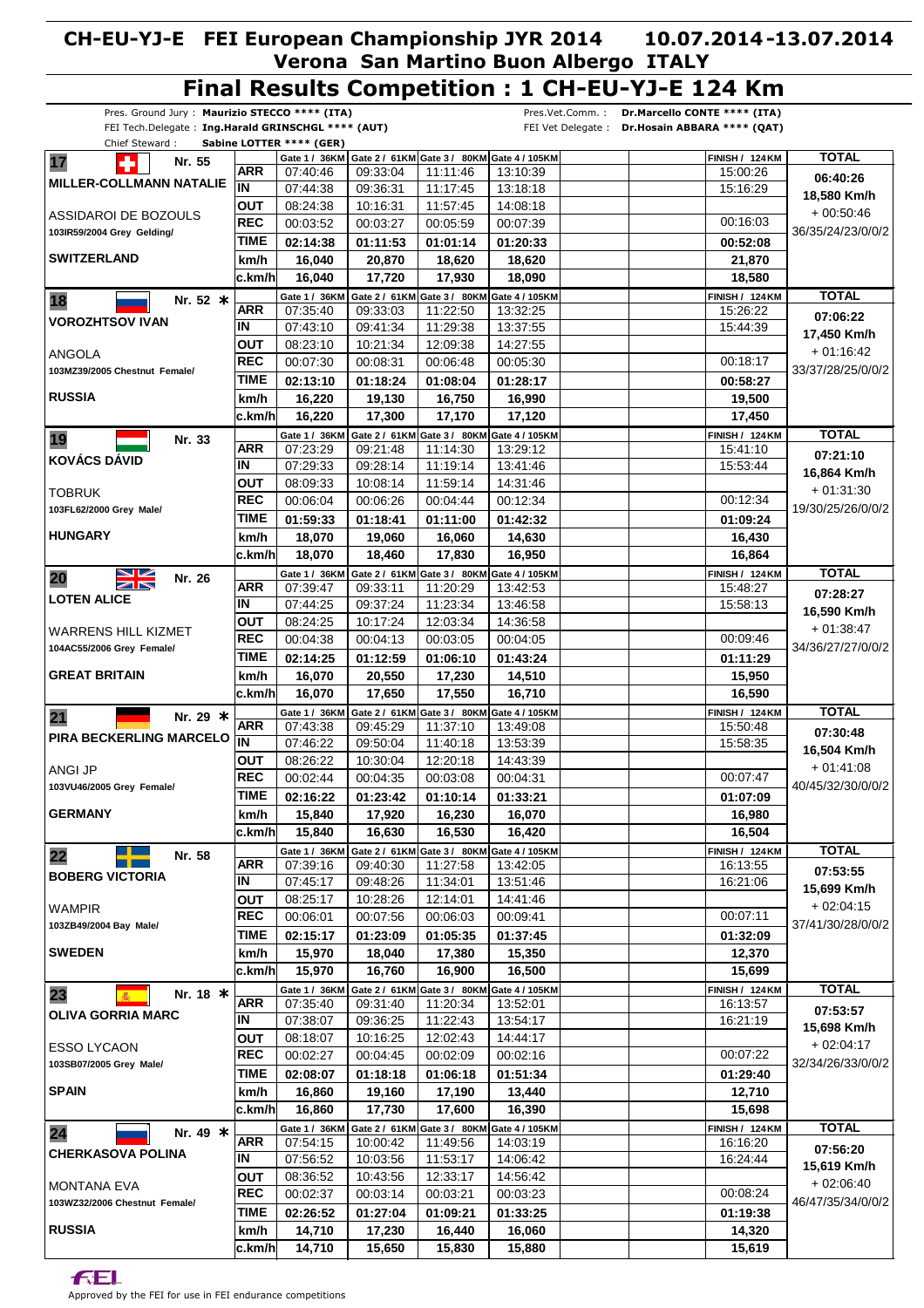#### **Final Results Competition : 1 CH-EU-YJ-E 124 Km** Pres. Ground Jury : **Maurizio STECCO \*\*\*\* (ITA)** Pres.Vet.Comm. : **Dr.Marcello CONTE \*\*\*\* (ITA)** FEI Tech.Delegate : **Ing.Harald GRINSCHGL \*\*\*\* (AUT)** FEI Vet Delegate : **Dr.Hosain ABBARA \*\*\*\* (QAT)** Chief Steward : **Sabine LOTTER \*\*\*\* (GER) TOTAL** Gate 1 / 36KM | Gate 2 / 61KM | Gate 3 / 80KM | Gate 4 / 105KM  **124 FINISH / KM 25 Nr. 11 \* ARR** 07:57:58 10:18:47 12:24:43 14:55:31 17:25:00 **09:05:00 PFLUGOVA KAROLINA IN** 12:27:57 17:31:44 08:03:31 10:22:47 15:04:35 **13,651 Km/h OUT** 13:07:57 08:43:31 11:02:47 15:54:35 + 03:15:20 KADI **REC** 00:05:33 00:09:04 00:06:44 00:04:00 00:03:14 50/52/37/35/0/0/2 **103MN92/2002 Grey Male/ TIME 01:25:10 01:30:25 02:33:31 01:39:16 01:56:38 CZECH REPUBLIC km/h 14,070 15,110 13,390 12,860 12,610 c.km/h 14,480 14,200 13,860 13,651 14,070 TOTAL 36 Gate 1 / KM 61 Gate 2 / KM Gate 3 / 80KM** Gate 4 / 105KM  **124 FINISH / KM 26 Nr. 48 \* ARR** 07:57:40 10:05:30 12:54:02 15:17:04 17:29:30 **09:09:30 LOPES JOANA VIEIRA IN** 08:03:55 10:08:32 12:58:36 15:25:18 17:42:30 **13,540 Km/h OUT** 08:43:55 10:48:32 13:38:36 16:15:18 ZEUS DO INQUISIDOR + 03:19:50 00:08:14 00:13:00 **REC** 00:06:15 00:03:02 00:04:34 **103CT59/2004 Grey Male/** 52/48/41/38/0/0/3 **TIME 01:14:12 02:33:55 01:24:37 02:10:04 01:46:42 PORTUGAL km/h 17,730 14,060 15,360 14,030 8,765 c.km/h 15,340 13,020 13,250 13,540 14,030 TOTAL** Gate 1 / 36KM  **61 Gate 2 / KM 80 Gate 3 / KM** Gate 4 / 105KM  **124 FINISH / KM 27 Nr. 47 \* ARR** 12:54:03 17:29:51 07:57:41 10:05:30 15:17:03 **09:09:51 FONSECA MARIA DUQUE IN** 07:59:26 10:08:39 13:02:36 15:23:59 17:44:04 **13,531 Km/h OUT** 08:39:26 10:48:39 13:42:36 16:13:59 + 03:20:11 **BAETA REC** 00:01:45 00:03:09 00:08:33 00:06:56 00:14:13 **103VX33/2006 Bay Female/** 48/49/42/36/0/0/3 **TIME 02:29:26 01:29:13 02:13:57 01:41:23 01:15:52 PORTUGAL km/h 14,450 16,810 8,511 14,800 15,030 c.km/h 15,340 12,880 13,290 13,531 14,450 TOTAL 28 Nr.** 51 **\*** Gate 1 / 36KM | Gate 2 / 61KM | Gate 3 / 80KM | Gate 4 / 105KM  **124 FINISH / KM ARR** 08:21:25 10:43:21 12:43:19 15:20:53 17:42:57 **09:22:57 PANKOVA DARIA IN** 08:22:21 10:45:02 12:51:09 15:24:30 17:48:53 **13,216 Km/h OUT** 09:02:21 11:25:02 13:31:09 16:14:30 + 03:33:17 **CONSUL REC** 00:00:56 00:03:37 00:05:56 00:01:41 00:07:50 57/57/40/37/0/0/3 **103PX91/2004 Bay Male/ TIME 02:52:21 01:42:41 01:26:07 01:53:21 01:28:27 RUSSIA km/h 12,530 14,610 13,240 13,230 12,890 c.km/h 13,310 13,290 13,280 13,216 12,530 36 Gate 1 / KM 61 Gate 2 / KM 80 Gate 3 / KM 105 Gate 4 / KM TOTAL \* Nr. 23 124 FINISH / KM ARR** 07:27:01 09:15:42 10:51:54 12:44:14 14:19:55 **PAYEN LENA IN** 14:40:39 07:30:26 09:17:48 10:53:30  $12.46.18$ **Finish Line OUT** 13:36:18 08:10:26 09:57:48 11:33:30 lame LOLLYPOP DES EYMES **REC** 00:03:25 00:02:04 00:20:44 00:02:06 00:01:36 **102WL49/1999 Grey Male/ TIME 02:00:26 01:07:22 00:55:42 01:12:48 00:43:37 FRANCE km/h 17,940 22,270 20,470 20,600 26,140 c.km/h 19,490 19,710 19,920 20,671 17,940 36 Gate 1 / KM 61 Gate 2 / KM 80 Gate 3 / KM 105 Gate 4 / KM TOTAL \* 124 FINISH / KM Nr. 39 ARR** 07:23:28 09:13:58 10:53:28 12:44:45 14:43:28 **ZAPPETTINI LUCA IN** 07:25:55 09:18:56 10:56:09 13:02:48 15:10:24 **Finish Line OUT** 08:05:55 09:58:56 11:36:09 13:52:48 metabolic SASSIFRAGA DELLA BOSANA **REC** 00:02:27 00:04:58 00:02:41 00:18:03 00:26:56 **103EH91/2003 Bay Female/ TIME 00:50:40 01:55:55 01:13:01 00:57:13 01:26:39 ITALY 22,500 km/h 18,630 20,540 19,920 17,310 c.km/h 19,370 19,500 18,930 19,402 18,630 Nr. 37 366 1 / 36 KM Gate 2 / 61 KM Gate 3 / 80 KM Gate 4 / 105 KM CALL TOTAL FINISH / 124 KM TOTAL<br>
ARR 07:31:11 09:26:01 11:03:59 13:03:20 124 FINISH / KM ARR** 07:31:11 09:26:01 11:03:59 13:03:20 14:56:47 **MARIOTTI ELENA IN** 07:32:07 09:27:16 11:08:53 13:14:39 15:25:10 **Finish Line OUT** 08:12:07 10:07:16 11:48:53 14:04:39 metabolic PALKALINE D'ALAUZE 00:11:19 00:28:23 **REC** 00:00:56 00:01:15 00:04:54 **102QJ83/2003 Bay Female/ TIME 02:02:07 01:15:09 01:01:37 01:25:46 00:52:08 ITALY km/h 19,960 17,490 17,690 18,500 21,870 c.km/h 18,550 18,540 18,280 18,751 17,690 61 Gate 2 / KM 80 Gate 3 / KM TOTAL \* Nr. 28 36 Gate 1 / KM** Gate 4 / 105KM  **124 FINISH / KM ARR** 07:43:39 09:45:20 11:37:12 13:49:16 15:50:47 **KIEWERT KJELL IN** 07:46:33 09:49:59 11:40:04 13:53:46 16:04:19 **Finish Line** 08:26:33 10:29:59 **OUT** 12:20:04 14:43:46 lame CHEYENNE 722 **REC** 00:02:54 00:04:39 00:02:52 00:04:30 00:13:32 **103JF38/2004 Bay Female/ TIME 02:16:33 01:23:26 01:10:05 01:33:42 01:07:01 GERMANY km/h 15,820 17,980 16,270 16,010 17,010 c.km/h 16,640 16,550 16,420 16,505 15,820**

f:El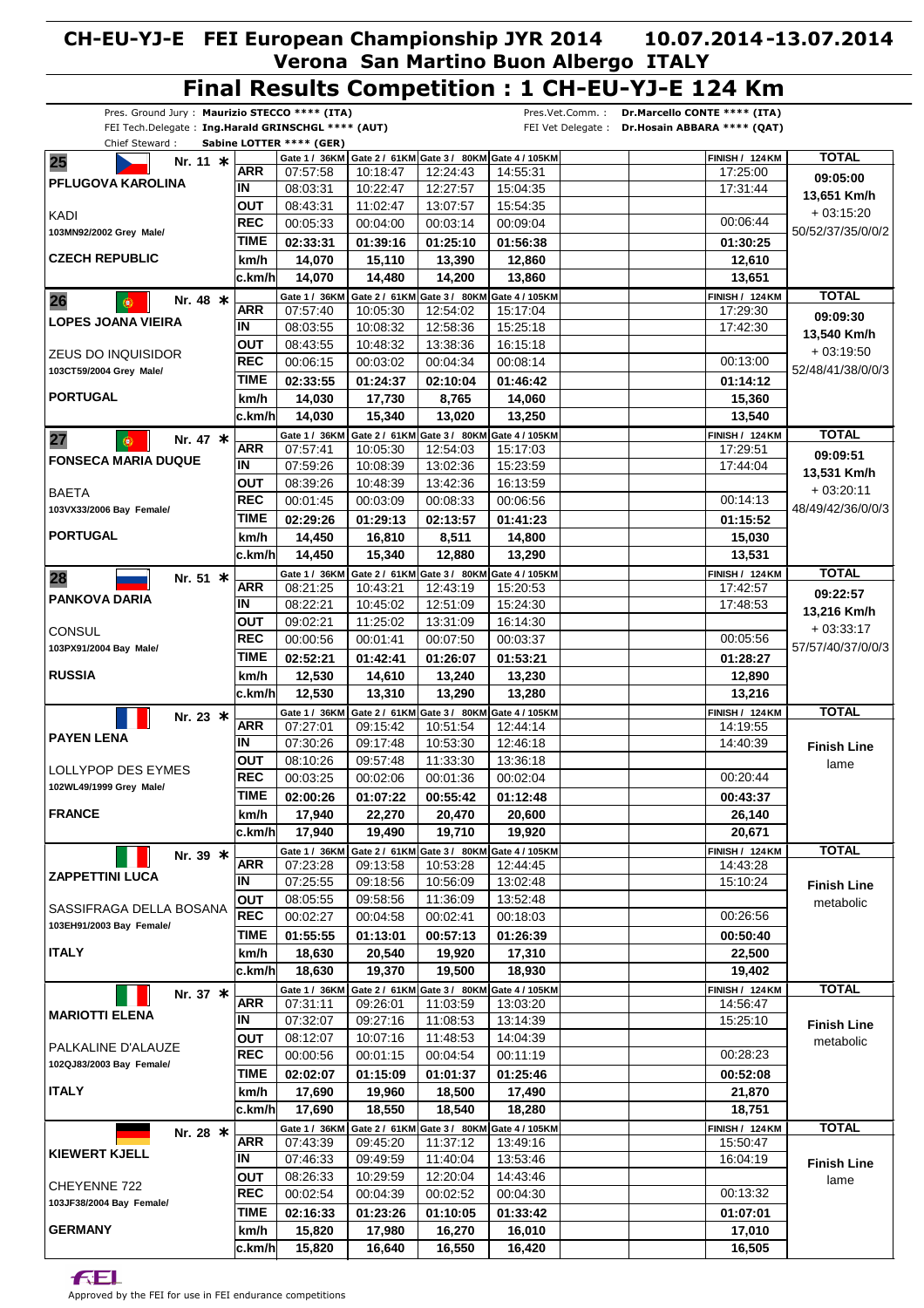#### **CH-EU-YJ-E FEI European Championship JYR 2014 Verona San Martino Buon Albergo ITALY 10.07.2014 13.07.2014 - Final Results Competition : 1 CH-EU-YJ-E 124 Km**

|                                                                                                     |                   |                          |          |                                                                      |                                                          | Final Results Competition : I CH-EO-19-E IZ4 RM                                                  |              |
|-----------------------------------------------------------------------------------------------------|-------------------|--------------------------|----------|----------------------------------------------------------------------|----------------------------------------------------------|--------------------------------------------------------------------------------------------------|--------------|
| Pres. Ground Jury: Maurizio STECCO **** (ITA)<br>FEI Tech.Delegate: Ing.Harald GRINSCHGL **** (AUT) |                   |                          |          |                                                                      |                                                          | Pres.Vet.Comm.:<br>Dr.Marcello CONTE **** (ITA)<br>FEI Vet Delegate: Dr.Hosain ABBARA **** (QAT) |              |
| Chief Steward:                                                                                      |                   | Sabine LOTTER **** (GER) |          |                                                                      |                                                          |                                                                                                  |              |
| Nr. 21 $*$                                                                                          |                   |                          |          |                                                                      | Gate 1 / 36KM Gate 2 / 61KM Gate 3 / 80KM Gate 4 / 105KM | <b>FINISH / 124 KM</b>                                                                           | <b>TOTAL</b> |
| <b>JESS MARIE</b>                                                                                   | <b>ARR</b>        | 07:26:52                 | 09:15:20 | 10:51:18                                                             | 12:45:01                                                 |                                                                                                  |              |
|                                                                                                     | IN                | 07:29:36                 | 09:17:25 | 10:53:38                                                             | 12:47:15                                                 |                                                                                                  | Gate 4       |
| LISDIA DE FIGNOLS                                                                                   | <b>OUT</b>        | 08:09:36                 | 09:57:25 | 11:33:38                                                             | 13:37:15                                                 |                                                                                                  | lame         |
| 103JZ77/2005 Grey Female/                                                                           | <b>REC</b>        | 00:02:44                 | 00:02:05 | 00:02:20                                                             | 00:02:14                                                 |                                                                                                  |              |
|                                                                                                     | TIME              | 01:59:36                 | 01:07:49 | 00:56:13                                                             | 01:13:37                                                 |                                                                                                  |              |
| <b>FRANCE</b>                                                                                       | km/h              | 18,060                   | 22,120   | 20,280                                                               | 20,380                                                   |                                                                                                  |              |
|                                                                                                     | c.km/h            | 18.060                   | 19,530   | 19,700                                                               | 19,860                                                   |                                                                                                  |              |
| Nr. 13 *                                                                                            |                   |                          |          |                                                                      | Gate 1 / 36KM Gate 2 / 61KM Gate 3 / 80KM Gate 4 / 105KM | <b>FINISH / 124 KM</b>                                                                           | <b>TOTAL</b> |
| <b>TERBEROVA TANA</b>                                                                               | <b>ARR</b>        | 07:21:17                 | 09:13:31 | 10:52:10                                                             | 12:44:40                                                 |                                                                                                  |              |
|                                                                                                     | IN                | 07:25:19                 | 09:17:51 | 10:54:49                                                             | 12:55:46                                                 |                                                                                                  | Gate 4       |
| <b>KANON</b>                                                                                        | <b>OUT</b>        | 08:05:19                 | 09:57:51 | 11:34:49                                                             | 13:45:46                                                 |                                                                                                  | lame         |
| 104BT07/2006 Grey Male/                                                                             | <b>REC</b>        | 00:04:02                 | 00:04:20 | 00:02:39                                                             | 00:11:06                                                 |                                                                                                  |              |
|                                                                                                     | TIME              | 01:55:19                 | 01:12:32 | 00:56:58                                                             | 01:20:57                                                 |                                                                                                  |              |
| <b>CZECH REPUBLIC</b>                                                                               | km/h              | 18,730                   | 20,680   | 20,010                                                               | 18,530                                                   |                                                                                                  |              |
|                                                                                                     | c.km/h            | 18,730                   | 19,480   | 19,610                                                               | 19,340                                                   |                                                                                                  |              |
| Nr. 12 *                                                                                            |                   |                          |          | Gate 1 / 36KM Gate 2 / 61KM Gate 3 / 80KM Gate 4 / 105KM             |                                                          | <b>FINISH / 124 KM</b>                                                                           | <b>TOTAL</b> |
| <b>TERBEROVA NATALIE</b>                                                                            | <b>ARR</b>        | 07:23:52                 | 09:14:39 | 11:04:15                                                             | 12:59:24                                                 |                                                                                                  |              |
|                                                                                                     | IN                | 07:30:27                 | 09:29:49 | 11:11:31                                                             | 13:16:52                                                 |                                                                                                  | Gate 4       |
| <b>SAHIM R</b>                                                                                      | <b>OUT</b>        | 08:10:27                 | 10:09:49 | 11:51:31                                                             | 14:06:52                                                 |                                                                                                  | lame         |
| 103TL32/2006 Grey Male/                                                                             | <b>REC</b>        | 00:06:35                 | 00:15:10 | 00:07:16                                                             | 00:17:28                                                 |                                                                                                  |              |
|                                                                                                     | <b>TIME</b>       | 02:00:27                 | 01:19:22 | 01:01:42                                                             | 01:25:21                                                 |                                                                                                  |              |
| <b>CZECH REPUBLIC</b>                                                                               | km/h              | 17,930                   | 18,900   | 18,480                                                               | 17,570                                                   |                                                                                                  |              |
|                                                                                                     | ∣c.km/h∣          | 17,930                   | 18,320   | 18,350                                                               | 18,160                                                   |                                                                                                  |              |
| Nr. 42                                                                                              | <b>ARR</b>        |                          |          | Gate 1 / 36KM Gate 2 / 61KM Gate 3 / 80KM Gate 4 / 105KM             |                                                          | <b>FINISH / 124 KM</b>                                                                           | <b>TOTAL</b> |
| <b>ZETTEN LISELORE VAN</b>                                                                          | IN                | 07:26:04                 | 09:15:32 | 10:53:52<br>11:04:56                                                 | 13:19:29                                                 |                                                                                                  |              |
|                                                                                                     |                   | 07:28:00                 | 09:18:27 |                                                                      | 13:24:45                                                 |                                                                                                  | Gate 4       |
| CHEEBOY                                                                                             | ΟUΤ<br><b>REC</b> | 08:08:00                 | 09:58:27 | 11:44:56                                                             | 14:14:45                                                 |                                                                                                  | metabolic    |
| BEL41354/2000 Grey Male/                                                                            | <b>TIME</b>       | 00:01:56                 | 00:02:55 | 00:11:04                                                             | 00:05:16                                                 |                                                                                                  |              |
| <b>NETHERLANDS</b>                                                                                  |                   | 01:58:00                 | 01:10:27 | 01:06:29                                                             | 01:39:49                                                 |                                                                                                  |              |
|                                                                                                     | km/h              | 18,310                   | 21,290   | 17,150                                                               | 15,030                                                   |                                                                                                  |              |
|                                                                                                     | c.km/h            | 18,310                   | 19,420   | 18,830                                                               | 17,760                                                   |                                                                                                  |              |
| Nr. 46 *<br>$^{\circ}$                                                                              | <b>ARR</b>        | 07:42:04                 | 09:42:34 | Gate 1 / 36KM Gate 2 / 61KM Gate 3 / 80KM Gate 4 / 105KM<br>11:30:33 | 13:38:49                                                 | <b>FINISH / 124 KM</b>                                                                           | <b>TOTAL</b> |
| <b>CRUZ MARIA DO CARMO FAR</b>                                                                      | İIN               | 07:44:32                 | 09:44:52 | 11:33:52                                                             | 13:53:27                                                 |                                                                                                  |              |
|                                                                                                     | ουτ               | 08:24:32                 | 10:24:52 | 12:13:52                                                             | 14:43:27                                                 |                                                                                                  | Gate 4       |
| <b>XERRI DO BELMONTE</b>                                                                            | <b>REC</b>        | 00:02:28                 | 00:02:18 | 00:03:19                                                             | 00:14:38                                                 |                                                                                                  | lame         |
| 103SR92/2003 Bay Female/                                                                            | <b>TIME</b>       | 02:14:32                 | 01:20:20 | 01:09:00                                                             | 01:39:35                                                 |                                                                                                  |              |
| <b>PORTUGAL</b>                                                                                     | km/h              | 16,060                   | 18,670   | 16,520                                                               | 15,060                                                   |                                                                                                  |              |
|                                                                                                     | c.km/h            | 16,060                   | 17,030   | 16,910                                                               | 16,430                                                   |                                                                                                  |              |
|                                                                                                     |                   | Gate 1 / 36KM            |          | Gate 2 / 61KM Gate 3 / 80KM Gate 4 / 105KM                           |                                                          | <b>FINISH / 124 KM</b>                                                                           | <b>TOTAL</b> |
| Nr. 27 *                                                                                            | <b>ARR</b>        | 07:43:35                 | 09:45:18 | 11:37:09                                                             | 13:49:02                                                 |                                                                                                  |              |
| <b>FLECK NELE</b>                                                                                   | IN                | 07:46:12                 | 09:49:57 | 11:40:24                                                             | 13:53:42                                                 |                                                                                                  | Gate 4       |
|                                                                                                     | ΟUΤ               | 08:26:12                 | 10:29:57 | 12:20:24                                                             | 14:43:42                                                 |                                                                                                  | lame         |
| TABAJAN                                                                                             | <b>REC</b>        | 00:02:37                 | 00:04:39 | 00:03:15                                                             | 00:04:40                                                 |                                                                                                  |              |
| 103MV84/2004 Chestnut Male/                                                                         | TIME              | 02:16:12                 | 01:23:45 | 01:10:27                                                             | 01:33:18                                                 |                                                                                                  |              |
| <b>GERMANY</b>                                                                                      | km/h              | 15,860                   | 17,910   | 16,180                                                               | 16,080                                                   |                                                                                                  |              |
|                                                                                                     | ∣c.km/h           | 15,860                   | 16,640   | 16,530                                                               | 16,420                                                   |                                                                                                  |              |
|                                                                                                     |                   | Gate 1 / 36KM            |          | Gate 2 / 61KM Gate 3 / 80KM Gate 4 / 105KM                           |                                                          | <b>FINISH / 124 KM</b>                                                                           | <b>TOTAL</b> |
| Nr. 10 *                                                                                            | <b>ARR</b>        | 07:58:47                 | 10:20:13 | 12:27:11                                                             | 15:17:39                                                 |                                                                                                  | ∗            |
| <b>KOPECKA LUISA</b>                                                                                | IN                | 08:03:53                 | 10:30:20 | 12:42:37                                                             | 15:40:10                                                 |                                                                                                  | Gate 4       |
|                                                                                                     | ΟUΤ               | 08:43:53                 | 11:10:20 | 13:22:37                                                             | 16:30:10                                                 |                                                                                                  | metabolic    |
| <b>BOJUSS</b>                                                                                       | REC               | 00:05:06                 | 00:10:07 | 00:15:26                                                             | 00:22:31                                                 |                                                                                                  |              |
| 103Tl71/2004 Grey Male/                                                                             | <b>TIME</b>       | 02:33:53                 | 01:46:27 | 01:32:17                                                             | 02:17:33                                                 |                                                                                                  |              |
| <b>CZECH REPUBLIC</b>                                                                               | km/h              | 14,040                   | 14,090   | 12,350                                                               | 10,910                                                   |                                                                                                  |              |
|                                                                                                     | c.km/h            | 14,040                   | 14,060   | 13,610                                                               | 12,850                                                   |                                                                                                  |              |
| $\simeq$<br>Nr. 25                                                                                  |                   |                          |          | Gate 1 / 36KM Gate 2 / 61KM Gate 3 / 80KM Gate 4 / 105KM             |                                                          | <b>FINISH / 124 KM</b>                                                                           | <b>TOTAL</b> |
| $\overline{\mathbf{Z}}$                                                                             | ARR               | 07:33:12                 | 09:31:10 | 11:30:02                                                             |                                                          |                                                                                                  |              |
| <b>CORCORAN BRETT</b>                                                                               | IN                | 07:36:17                 | 09:43:40 | 11:46:42                                                             |                                                          |                                                                                                  | Gate 3       |
| <b>BASHIR SHAMYR</b>                                                                                | ΟUΤ               | 08:16:17                 | 10:23:40 | 12:26:42                                                             |                                                          |                                                                                                  | retired      |
| 103DE49/2002 Chestnut Male/                                                                         | <b>REC</b>        | 00:03:05                 | 00:12:30 | 00:16:40                                                             |                                                          |                                                                                                  |              |
|                                                                                                     | <b>TIME</b>       | 02:06:17                 | 01:27:23 | 01:23:02                                                             |                                                          |                                                                                                  |              |
| <b>GREAT BRITAIN</b>                                                                                | km/h              | 17,100                   | 17,170   | 13,730                                                               |                                                          |                                                                                                  |              |
|                                                                                                     | c.km/h            | 17,100                   | 17,130   | 16,180                                                               |                                                          |                                                                                                  |              |

**FEL**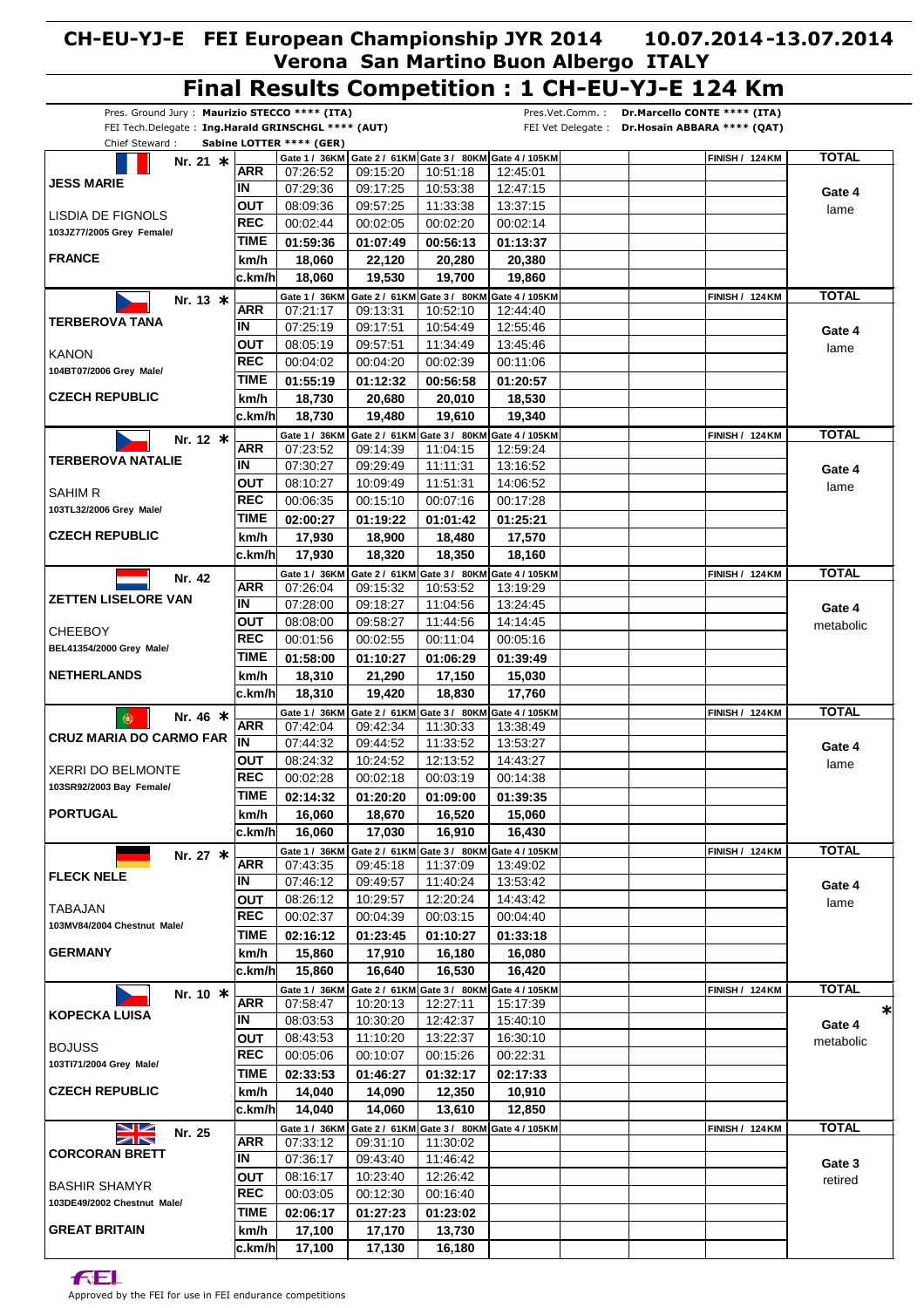#### **Final Results Competition : 1 CH-EU-YJ-E 124 Km** Pres. Ground Jury : **Maurizio STECCO \*\*\*\* (ITA)** Pres.Vet.Comm. : **Dr.Marcello CONTE \*\*\*\* (ITA)** FEI Tech.Delegate : **Ing.Harald GRINSCHGL \*\*\*\* (AUT)** FEI Vet Delegate : **Dr.Hosain ABBARA \*\*\*\* (QAT)** Chief Steward : **Sabine LOTTER \*\*\*\* (GER)**  $\begin{bmatrix} \text{Gate 1 / 36KM} \end{bmatrix}$  Gate 2 / 61 KM $\begin{bmatrix} \text{Gaite 3 / 80KM} \end{bmatrix}$  Gate 4 / 105 KM $\begin{bmatrix} \text{FIN} & \text{A} \end{bmatrix}$  $+$ **Nr. 56 ARR** 08:10:12 10:26:56 12:22:57 **MLYNCEKOVA CHARLOTTE**  $\overline{\mathsf{IN}}$ 08:12:52 10:29:52 12:26:29 **Gate 3 lout** 08:52:52 11:09:52 13:06:29 lame FARADGE **REC** 00:02:40 00:02:56 00:03:32 **102TF79/2003 Chestnut Gelding/ TIME 02:42:52 01:37:00 01:16:37 SLOVAKIA km/h 13,260 15,460 14,880 c.km/h 14,080 14,270 13,260 61 Gate 2 / KM 80 Gate 3 / KM Gate 4 / KM <sup>105</sup> FINISH / KM 124 TOTAL \* Nr. 53 36 Gate 1 / KM ARR** 07:54:20 10:06:23 12:22:59 **ZABELINA ELENA IN** 07:57:54 10:13:39 12:29:12 **Gate 3 OUT** 08:37:54 10:53:39 13:09:12 lame REDADA **REC** 00:03:34 00:07:16 00:06:13 **102PQ01/2003 Grey Male/ TIME 01:35:45 02:27:54 01:35:33 RUSSIA km/h 11,930 14,600 15,670 c.km/h 15,020 14,150 14,600 FINISH / 124 KM TOTAL** Gate 1 / 36KM **Gate 2 / 61KM Gate 3 / 80KM Gate 4 / 105KM Nr. 14 ARR** 07:20:00 : : : :  $\mathbb{R}^n$  : : **KALMEYER AMANDA IN** 07:25:37 : : : : : : : : **Gate 1 OUT** 08:05:37 : : : : : : metabolic CABON OX **REC** 00:05:37 : : : : : : : : **103HU33/0 / TIME 01:55:37 : : : : : : : : DENMARK km/h 18,680 c.km/h 18,680 Kr. 30**  $\ast$  **Gate 1/ 36KM Gate 2/ 61KM 6ate 3/ 80KM 6ate 4/105KM TOTAL FINISH / 124 KM TOTAL ARR** 07:43:37 **SCHREIBER RONJA IN** 07:46:16 **Gate 1 OUT** 08:26:16 lame NYJA BINT DARIJA **REC** 00:02:39 **103OT78/2004 Grey Female/ TIME 02:16:16 GERMANY km/h 15,850 c.km/h 15,850 Kr. 31**  $\ast$  **Gate 1/ 36KM Gate 2/ 61KM 6ate 3/ 80KM 6ate 4/105KM <b>FINISH** / 124 KM **FINISH / 124 KM TOTAL ARR** 07:43:36 **WADEWITZ PAULINE IN** 07:46:29 **Gate 1 OUT** 08:26:29 lame GITANA 220 **REC** 00:02:53 **GER40329/1999 Grey Female/ TIME 02:16:29 GERMANY km/h 15,830 c.km/h 15,830 Nr. 43 Gate 1/ 36KM Gate 2/ 61KM Gate 3/ 80KM Gate 4/105KM FINISH / 124KM TOTAL ARR** 07:39:46 **HOLEN KINE EIESLAND IN** 07:52:32 **Gate 1 OUT** 08:32:32 lame SHERE KHAN **REC** 00:12:46 **103EC25/2004 Gelding/ TIME 02:22:32 NORWAY km/h 15,150 c.km/h 15,150 Kr. 45**  $\ast$  **Gate 1 / 36KM Gate 2 / 61KM Gate 3 / 80KM Gate 4 / 105KM TOTAL FINISH / 124 KM TOTAL**  $\bullet$ **ARR** 07:57:43 **ABREU GONÇALO PICÃO IN** 08:01:57 **Gate 1 OUT** 08:41:57 lame ZORRO DE ALCANTARA **REC** 00:04:14 **103CT60/2004 Grey Male/ TIME 02:31:57 PORTUGAL km/h 14,220 c.km/h 14,220**  $\begin{bmatrix} \text{Gaite 1 / 36KM} \end{bmatrix}$  Gate 2 / 61 KM $\begin{bmatrix} \text{Gaite 3 / 80KM} \end{bmatrix}$  Gate 4 / 105 KM $\begin{bmatrix} \text{FINISH / 124KM} \end{bmatrix}$  TOTAL **Nr. 24 ARR** 07:23:26 09:13:50 **SAPONE MARIE IN** 07:25:46 09:16:29 08:05:46 **OUT** 09:56:29 **SKIN** SHAGYA FELLEG **REC** 00:02:20 00:02:39 **103ZO09/2005 Grey Female/ TIME 01:55:46 01:10:43 FRANCE km/h 18,660 21,210 c.km/h 19,630 18,660**

**FEL**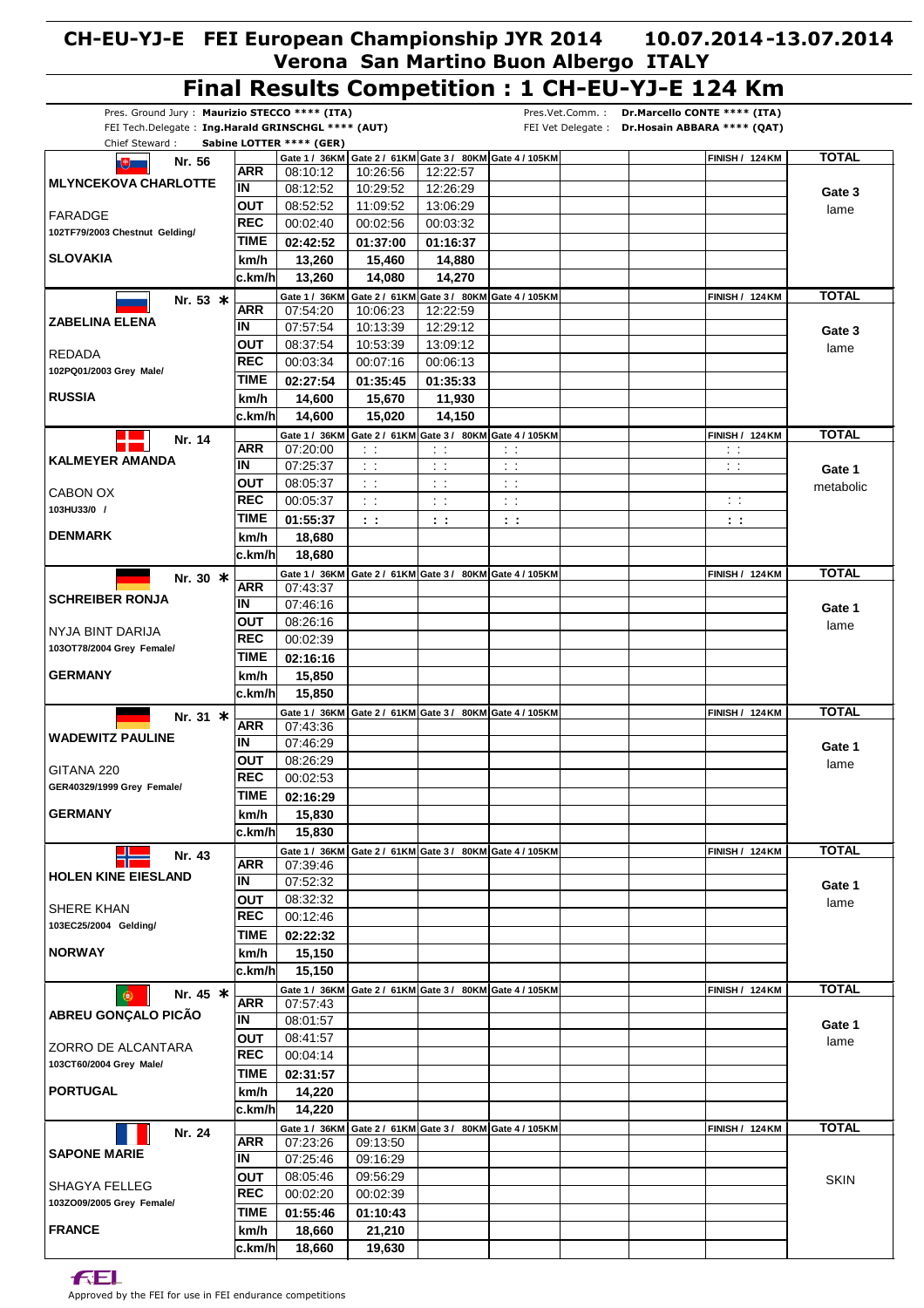# **Final Results Competition : 1 CH-EU-YJ-E 124 Km**

| Pres. Ground Jury: Maurizio STECCO **** (ITA)      |             |                          |          |                                                                |                                                          | Dr.Marcello CONTE **** (ITA)<br>Pres.Vet.Comm.: |                        |              |
|----------------------------------------------------|-------------|--------------------------|----------|----------------------------------------------------------------|----------------------------------------------------------|-------------------------------------------------|------------------------|--------------|
| FEI Tech.Delegate: Ing.Harald GRINSCHGL **** (AUT) |             |                          |          |                                                                |                                                          | FEI Vet Delegate: Dr. Hosain ABBARA **** (QAT)  |                        |              |
| Chief Steward:                                     |             | Sabine LOTTER **** (GER) |          |                                                                |                                                          |                                                 |                        |              |
| Nr. 34                                             |             |                          |          |                                                                | Gate 1 / 36KM Gate 2 / 61KM Gate 3 / 80KM Gate 4 / 105KM |                                                 | <b>FINISH / 124 KM</b> | <b>TOTAL</b> |
| <b>MATYI BIANKA</b>                                | ARR         | 07:21:59                 | 09:13:09 |                                                                |                                                          |                                                 |                        |              |
|                                                    | IN          | 07:26:38                 | 09:17:44 |                                                                |                                                          |                                                 |                        | Gate 2       |
| BEY P                                              | <b>OUT</b>  | 08:06:38                 | 09:57:44 |                                                                |                                                          |                                                 |                        | lame         |
|                                                    | <b>REC</b>  | 00:04:39                 | 00:04:35 |                                                                |                                                          |                                                 |                        |              |
| 103WX63/2005 Grey Male/                            | TIME        | 01:56:38                 | 01:11:06 |                                                                |                                                          |                                                 |                        |              |
| <b>HUNGARY</b>                                     | km/h        | 18,520                   | 21,100   |                                                                |                                                          |                                                 |                        |              |
|                                                    | c.km/h      | 18,520                   | 19,500   |                                                                |                                                          |                                                 |                        |              |
|                                                    |             |                          |          |                                                                |                                                          |                                                 |                        |              |
| Nr. 8 *                                            | ARR         | Gate 1 / 36KM            |          | Gate 2 / 61KM Gate 3 / 80KM Gate 4 / 105KM                     |                                                          |                                                 | FINISH / 124 KM        | <b>TOTAL</b> |
| <b>YERNAUX SOLENE</b>                              |             | 07:26:08                 | 09:15:53 |                                                                |                                                          |                                                 |                        |              |
|                                                    | ΙN          | 07:28:55                 | 09:19:31 |                                                                |                                                          |                                                 |                        | Gate 2       |
| AI EL KHEBIR                                       | OUT         | 08:08:55                 | 09:59:31 |                                                                |                                                          |                                                 |                        | lame         |
| BEL42543/2001 Grey Male/                           | <b>REC</b>  | 00:02:47                 | 00:03:38 |                                                                |                                                          |                                                 |                        |              |
|                                                    | TIME        | 01:58:55                 | 01:10:36 |                                                                |                                                          |                                                 |                        |              |
| <b>BELGIUM</b>                                     | km/h        | 18,160                   | 21,250   |                                                                |                                                          |                                                 |                        |              |
|                                                    | ∣c.km/h     | 18,160                   | 19,310   |                                                                |                                                          |                                                 |                        |              |
|                                                    |             |                          |          |                                                                |                                                          |                                                 |                        |              |
| Nr. 40                                             |             | Gate 1 / 36KM            |          | Gate 2 / 61KM Gate 3 / 80KM Gate 4 / 105KM                     |                                                          |                                                 | <b>FINISH / 124 KM</b> | <b>TOTAL</b> |
| <b>KOOPMANS JORRIT</b>                             | ARR         | 07:26:05                 | 09:15:33 |                                                                |                                                          |                                                 |                        |              |
|                                                    | IN          | 07:29:38                 | 09:23:42 |                                                                |                                                          |                                                 |                        | Gate 2       |
| <b>NONIUSZ</b>                                     | <b>OUT</b>  | 08:09:38                 | 10:03:42 |                                                                |                                                          |                                                 |                        | lame         |
|                                                    | <b>REC</b>  | 00:03:33                 | 00:08:09 |                                                                |                                                          |                                                 |                        |              |
| NED41950/2001 Bay Male/                            | TIME        | 01:59:38                 | 01:14:04 |                                                                |                                                          |                                                 |                        |              |
| <b>NETHERLANDS</b>                                 | km/h        | 18,060                   | 20,250   |                                                                |                                                          |                                                 |                        |              |
|                                                    |             |                          |          |                                                                |                                                          |                                                 |                        |              |
|                                                    | ∣c.km/h     | 18,060                   | 18,900   |                                                                |                                                          |                                                 |                        |              |
| Nr. 57<br>サ                                        |             |                          |          | Gate 1 / 36KM Gate 2 / 61KM Gate 3 / 80KM Gate 4 / 105KM       |                                                          |                                                 | <b>FINISH / 124 KM</b> | <b>TOTAL</b> |
| <b>ROVNA LUCIA</b>                                 | ARR         | 07:23:25                 | 09:26:03 |                                                                |                                                          |                                                 |                        |              |
|                                                    | IN          | 07:33:19                 | 09:43:23 |                                                                |                                                          |                                                 |                        | Gate 2       |
|                                                    | <b>OUT</b>  | 08:13:19                 | 10:23:23 |                                                                |                                                          |                                                 |                        | metabolic    |
| DAHOMAN XI 14                                      | REC         | 00:09:54                 | 00:17:20 |                                                                |                                                          |                                                 |                        |              |
| 103YA82/2002 Grey Shagya Arab Mare/                | <b>TIME</b> | 02:03:19                 | 01:30:04 |                                                                |                                                          |                                                 |                        |              |
| <b>SLOVAKIA</b>                                    | km/h        | 17,520                   | 16,650   |                                                                |                                                          |                                                 |                        |              |
|                                                    |             |                          |          |                                                                |                                                          |                                                 |                        |              |
|                                                    | c.km/h      | 17,520                   | 17,150   |                                                                |                                                          |                                                 |                        |              |
| Nr. 60                                             |             |                          |          | Gate 1 / 36KM   Gate 2 / 61KM   Gate 3 / 80KM   Gate 4 / 105KM |                                                          |                                                 | <b>FINISH / 124 KM</b> | <b>TOTAL</b> |
|                                                    | ARR         | 07:39:51                 | 09:45:22 |                                                                |                                                          |                                                 |                        |              |
| JOHANSSON LINDA                                    | IN          | 07:47:10                 | 09:49:28 |                                                                |                                                          |                                                 |                        | Gate 2       |
|                                                    | OUT         | 08:27:10                 | 10:29:28 |                                                                |                                                          |                                                 |                        | lame         |
| CAJUN                                              | <b>REC</b>  | 00:07:19                 | 00:04:06 |                                                                |                                                          |                                                 |                        |              |
| 103OC04/2002 Grey Male/                            | <b>TIME</b> | 02:17:10                 | 01:22:18 |                                                                |                                                          |                                                 |                        |              |
|                                                    |             |                          |          |                                                                |                                                          |                                                 |                        |              |
| <b>SWEDEN</b>                                      | km/h        | 15,750                   | 18,230   |                                                                |                                                          |                                                 |                        |              |
|                                                    | c.km/h      | 15,750                   | 16,680   |                                                                |                                                          |                                                 |                        |              |
| Nr. 54                                             |             |                          |          | Gate 1 / 36KM Gate 2 / 61KM Gate 3 / 80KM Gate 4 / 105KM       |                                                          |                                                 | <b>FINISH / 124 KM</b> | <b>TOTAL</b> |
|                                                    | ARR         | 07:39:48                 | 09:47:09 |                                                                |                                                          |                                                 |                        |              |
| <b>BREFIN JEANNE</b>                               | IN          | 07:48:26                 | 09:51:02 |                                                                |                                                          |                                                 |                        | Gate 2       |
|                                                    | OUT         | 08:28:26                 | 10:31:02 |                                                                |                                                          |                                                 |                        | lame         |
| PARTIBA CH                                         | <b>REC</b>  | 00:08:38                 | 00:03:53 |                                                                |                                                          |                                                 |                        |              |
| 103OT53/2004 Bay Mare/                             | TIME        | 02:18:26                 | 01:22:36 |                                                                |                                                          |                                                 |                        |              |
|                                                    |             |                          |          |                                                                |                                                          |                                                 |                        |              |
| <b>SWITZERLAND</b>                                 | km/h        | 15,600                   | 18,160   |                                                                |                                                          |                                                 |                        |              |
|                                                    | ∣c.km/h     | 15,600                   | 16,560   |                                                                |                                                          |                                                 |                        |              |
| Nr. 44 *                                           |             | Gate 1 / 36KM            |          | Gate 2 / 61KM Gate 3 / 80KM Gate 4 / 105KM                     |                                                          |                                                 | <b>FINISH / 124 KM</b> | <b>TOTAL</b> |
|                                                    | <b>ARR</b>  | 07:57:40                 | 10:18:08 |                                                                |                                                          |                                                 |                        |              |
| ABREU RODRIGO PICÃO                                | ΙN          | 08:10:57                 | 10:21:42 |                                                                |                                                          |                                                 |                        | Gate 2       |
|                                                    | OUT         | 08:50:57                 | 11:01:42 |                                                                |                                                          |                                                 |                        | lame         |
| <b>SPIRIT</b>                                      | REC         | 00:13:17                 | 00:03:34 |                                                                |                                                          |                                                 |                        |              |
| GER27469/1997 Grey Gelding/                        | TIME        |                          |          |                                                                |                                                          |                                                 |                        |              |
|                                                    |             | 02:40:57                 | 01:30:45 |                                                                |                                                          |                                                 |                        |              |
| <b>PORTUGAL</b>                                    | km/h        | 13,420                   | 16,530   |                                                                |                                                          |                                                 |                        |              |
|                                                    | ∣c.km/h     | 13,420                   | 14,540   |                                                                |                                                          |                                                 |                        |              |
| Nr. 9 *                                            |             |                          |          | Gate 1 / 36KM Gate 2 / 61KM Gate 3 / 80KM Gate 4 / 105KM       |                                                          |                                                 | <b>FINISH / 124 KM</b> | <b>TOTAL</b> |
|                                                    | <b>ARR</b>  | 07:58:57                 | 10:20:11 |                                                                |                                                          |                                                 |                        |              |
| <b>HRUBA TEREZA</b>                                | ΙN          | 08:04:13                 | 10:25:02 |                                                                |                                                          |                                                 |                        | Gate 2       |
|                                                    | ΟUΤ         | 08:44:13                 | 11:05:02 |                                                                |                                                          |                                                 |                        |              |
| WINT                                               | <b>REC</b>  |                          |          |                                                                |                                                          |                                                 |                        | lame         |
| 103NO81/2002 Bay Male/                             |             | 00:05:16                 | 00:04:51 |                                                                |                                                          |                                                 |                        |              |
|                                                    | <b>TIME</b> | 02:34:13                 | 01:40:49 |                                                                |                                                          |                                                 |                        |              |
| <b>CZECH REPUBLIC</b>                              | km/h        | 14,010                   | 14,880   |                                                                |                                                          |                                                 |                        |              |
|                                                    |             | 14,010<br>c.km/h         | 14,350   |                                                                |                                                          |                                                 |                        |              |

**FEL**